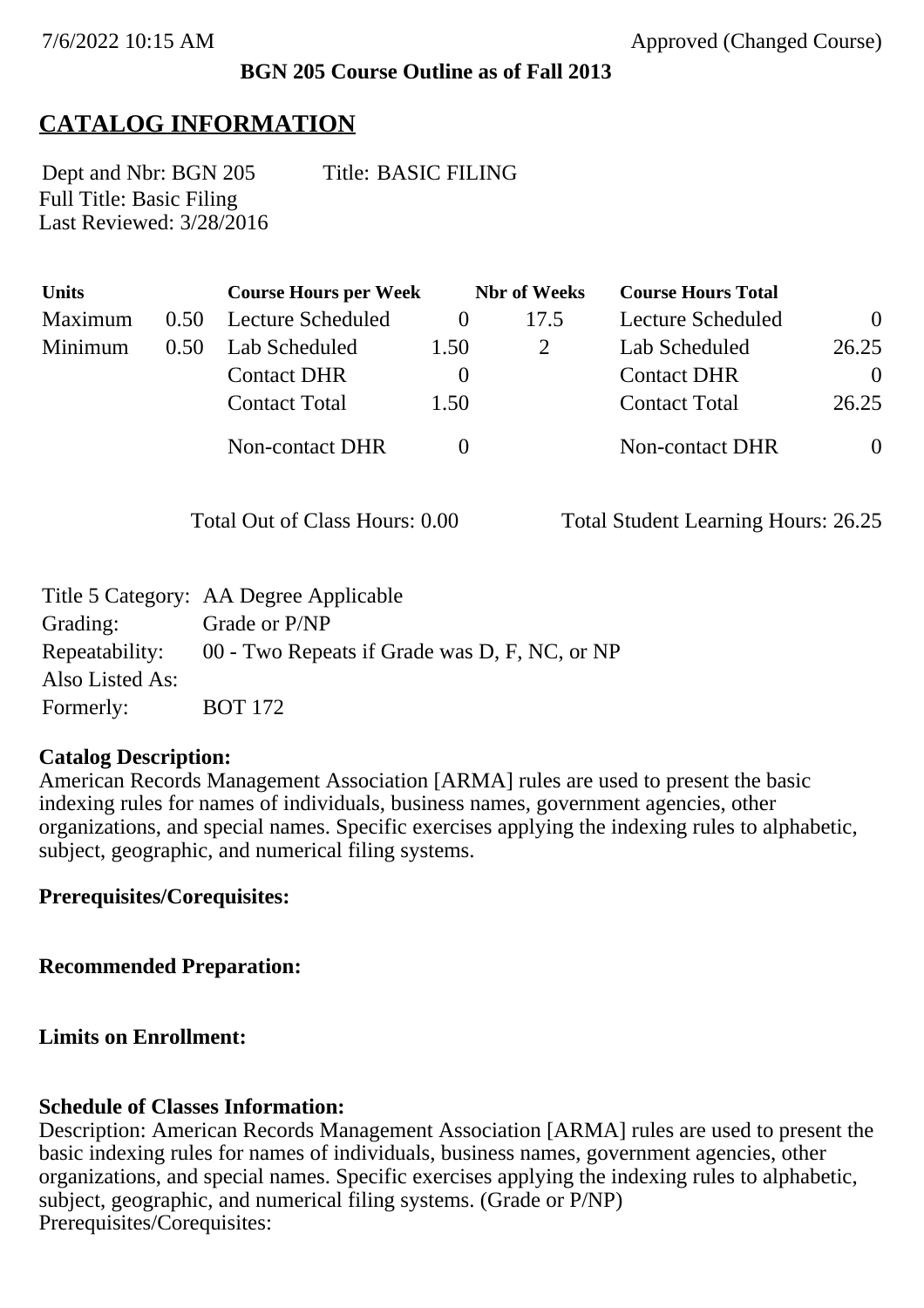# **ARTICULATION, MAJOR, and CERTIFICATION INFORMATION:**

| <b>AS Degree:</b><br><b>CSU GE:</b> | Area<br><b>Transfer Area</b> | Effective:<br>Effective: | Inactive:<br>Inactive: |
|-------------------------------------|------------------------------|--------------------------|------------------------|
| IGETC:                              | <b>Transfer Area</b>         | Effective:               | Inactive:              |
| <b>CSU Transfer:</b>                | Effective:                   | Inactive:                |                        |
| <b>UC</b> Transfer:                 | Effective:                   | Inactive:                |                        |

**CID:**

## **Certificate/Major Applicable:**

[Both Certificate and Major Applicable](SR_ClassCheck.aspx?CourseKey=BGN205)

# **COURSE CONTENT**

## **Outcomes and Objectives:**

Upon completion of this course, students will be able to:

- 1. Name the two basic methods used for filing.
- 2. Define the terms filing and records management.
- 3. Define the terms alphabetizing, indexing, caption, and unit.
- 4. Type or write names of individuals in indexing order on cards.
- 5. Prepare alphabetic cross-reference cards containing names of individuals, and arrange them in sequence with alphabetic cards.
- 6. List and describe the steps in the filing process.
- 7. File correspondence in an alphabetic, subject, geographic, or numerical system.
- 8. List the advantages and disadvantages of the alphabetic, subject, geographic, and numerical filing systems.
- 9. Retrieve both cards and correspondence after they have been filed.
- 10. Name filing accessories that are necessary or helpful to the filing process.

## **Topics and Scope:**

- 1. Filing supplies and equipment
- 2. American Records Management Association (ARMA) rules
	- a. Indexing rules
	- b. Alphabetic filing system
	- c. Subject filing system
	- d. Geographic filing system
	- e. Numeric filing system

## **Assignment:**

1. Completion of 28 exercises